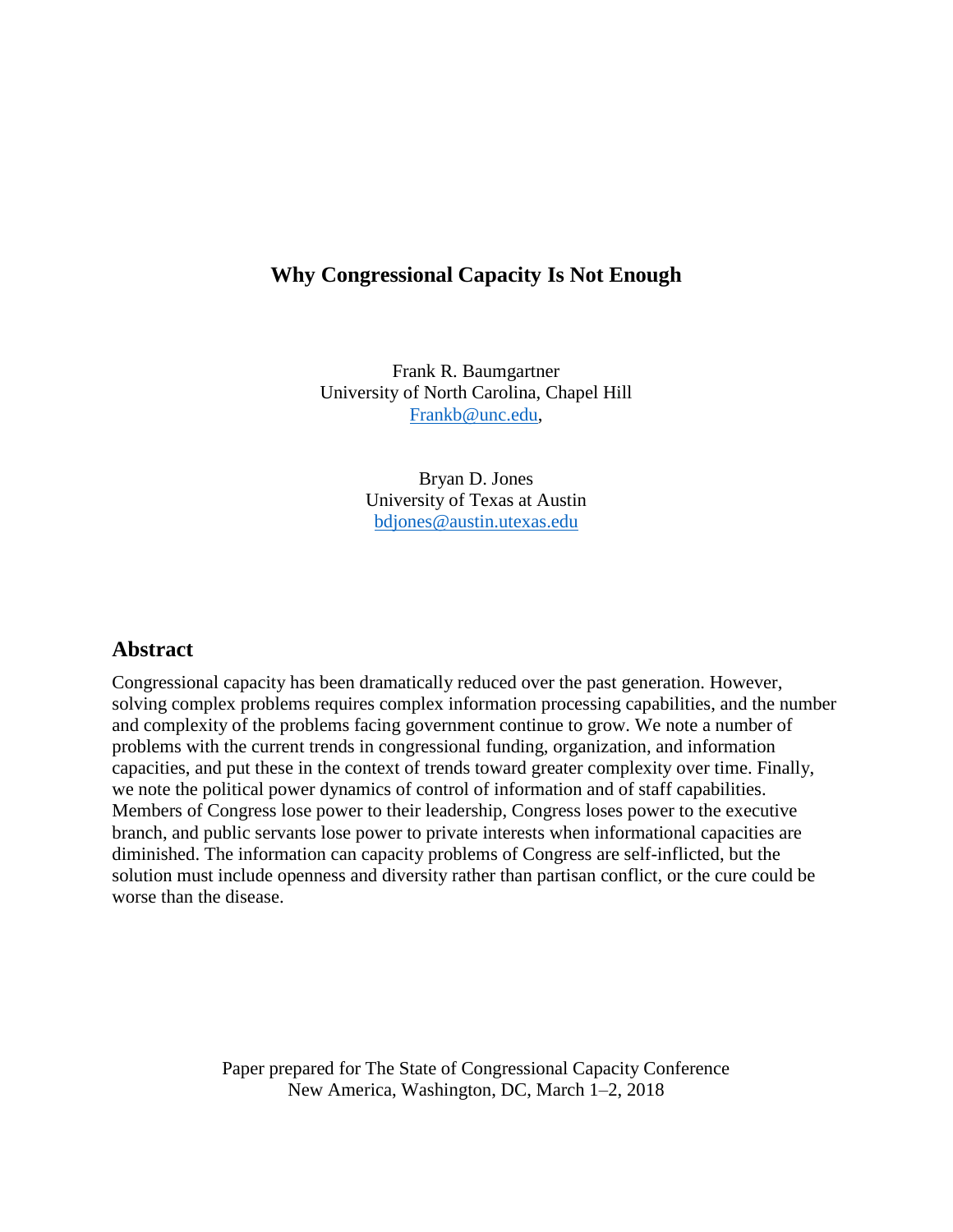# **Congressional Capacity, Party Control, and Informational Complexity**

Understanding whether Congress has the capacity to do its job requires that we understand what the job is. In our view, long-term trends have made the oversight job of Congress particularly daunting, and, at the same time, the institution has seen cuts rather than increases in its capacity. These self-inflicted wounds have seriously compromised Congress's ability to do its job. However, as we explain below, simply increasing capacity will not automatically solve the problem. Two other conditions are necessary. The first is decentralized, multi-faceted, independent, multi-centered capacity under the control of no single institutional actor, therefore outside of the easy control of the leadership of either political party. The second is a set of norms based on an evidence-centered approach that incorporates sound policy analytic principles. Congress needs much more capacity. But it needs the type of capacity that can only come from a decentralized demand to enhance the power of individual legislators.

Lewallen, Theriault, and Jones (2016) have recently reviewed the decline in congressional capacity, and noted some of the reasons for it. Looking at how the institution processes information through congressional hearings, they note several troubling trends: Members are increasingly receiving one-sided and highly partisan information, rather than a broad range of it, and they are spending less time learning about policy solutions to the problems facing the nation. This has occurred largely as a result of demands from party leaders. It is easier to maintain powerful party caucus organizations, and to retain solid voting blocs, if the caucus is united. It is easier to remain united if information is controlled. Letting "a hundred flowers bloom" (much less 435 of them) creates a rich information environment, but one that is very hard to manage and control.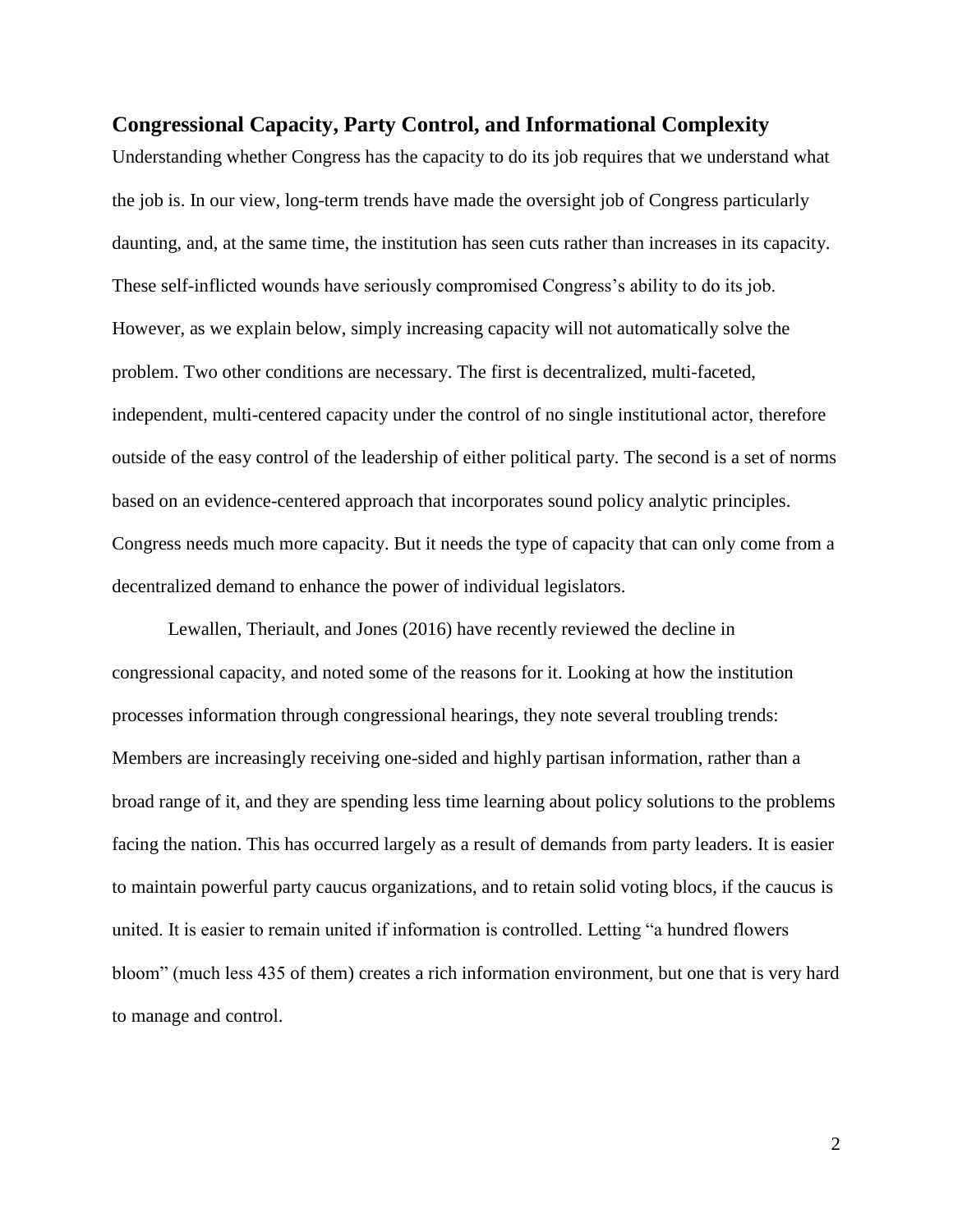# *What is Good Congressional Oversight?*

To set the stage for our analysis, we first examine what we mean by good congressional oversight, a major component of legislative information processing (the second being drafting legislation). In a recent paper centering on how to assess oversight effectiveness, Levin and Bean (2018) describe oversight broadly and they implicitly distinguish between defining the policy problem subject to the oversight and generating potential solutions to the problem thus defined (pp. 14-15). The authors suggest assessing effectiveness by "gauging whether it addressed issues of importance to the public, made use of appropriate investigative techniques, uncovered useful information, and was able to produce a consensus on the facts". They see consensus on the facts as particularly crucial. "When successfully done, a factual consensus can provide a solid foundation for developing a shared understanding of a problem, analyzing related issues, and affecting policy." If the problem is defined in a consensual manner, policy directed at that problem is more likely to be successful.

How do oversight committees achieve this requisite consensus? Levin and Bean say they do so essentially by two methods. One is accumulating relevant and useful information. The other critically involves bringing a variety of different interests to the table. This requires answers such questions as:

- Did the investigation support reasonable information requests made by members of Congress with disparate points of view, including members of the minority party?
- Did the investigation contact or attempt to contact the key subjects of the investigation and give each one an opportunity to provide information?
- Did a majority of the members conducting the investigation, including members of the minority party, support the written product? (Levin and Bean 2018, 15)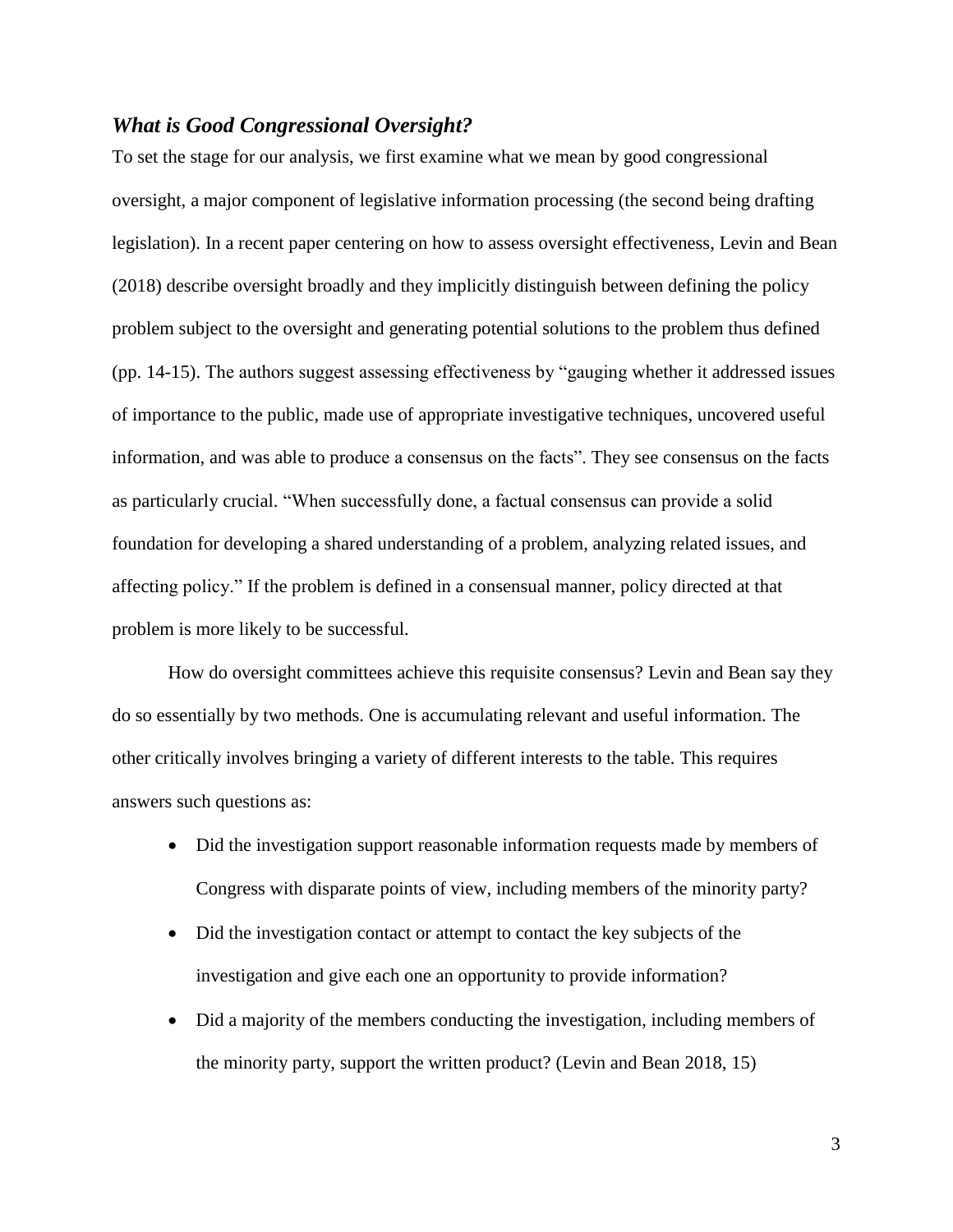These elements center on problem-definition, but Levin and Bean (16) also stress the need for sound policy impact analysis—the solution stage of the process. In our work, we have noted the difference between finding a known solution to a well understood problem (what we call an "engineering problem", because it is tractable and understood, even if it might be as complicated as sending a person to the moon) and struggling to understand and ameliorate a problem with many aspects and few proven solutions (what we call a "complex problem", such as poverty). Information systems and organizational designs that work well for one do not necessarily work well for the other.

### *Condition 1: The Struggle between Complexity and Control*

In *The Politics of Information*, we posited a distinction between expert-led information search and what we called entropic search (Baumgartner and Jones 2015). Thinking of searching for the solution to a well understood problem it is clear that the best strategy is to "leave it to the experts": Find the best people who know how to solve the problem, and give them the resources, and more importantly the capacity and independence, to do so. The problem will be solved if the specialists have the authority to do it, and "outsiders" stay out of the way. This is best for what we called "engineering problems", which are problems with known, even if complicated, solutions.

Governments deal with many engineering problems: how to build a school, how to improve highway infrastructure, how to send a human to the moon. But governments also deal with wicked or complex problems such as improving human happiness, enhancing the stature of America in the world, fighting for world peace or human development, solving poverty, or teaching children how to read. Many of these problems defy the experts. Indeed, they may be so multifaceted that no single community can be considered experts on the entire issue. Addressing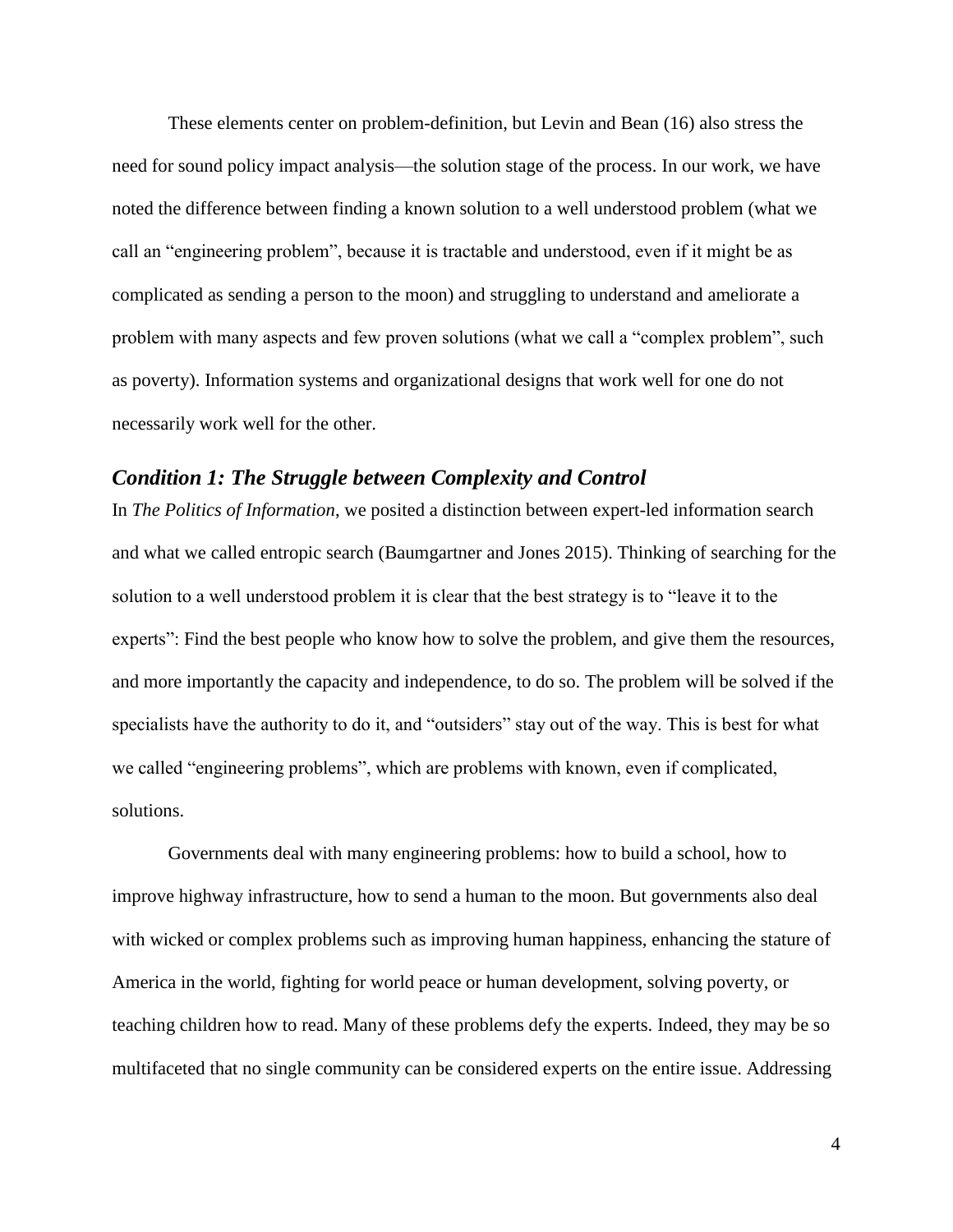wicked or complex issues demands another organizational structure, one that involves multiple overlapping approaches, not just a single one. For this reason, we wrote that there is often a struggle between the goals of how best to address complex issues and how best to control the process: Entropic search, with multiple conflicting approaches, is a management nightmare. The solution, hierarchical control, however, can only work if it systematically censors or eliminates relevant information. And this can only work for a limited time before the censored information becomes so obviously important that it can no longer be ignored.

It is no surprise that over time the US government, like governments in other countries, as become larger and more complex. In our book we distinguished between broadening, by which we mean involvement into new areas of society or the economy where previously government agencies had not been involved, and thickening, which is when more and more agencies get involved in the same issue. Over time, whether we look at the long-term or shorter periods, the government has both broadened and thickened (see Baumgartner and Jones 2015 for more detail, or Jones et al. 2018 for extensions).

Leaders in government have always been tempted to "clarify" and to centralize power in hierarchical systems, but demands for cross-institutional collaboration suggest the constant imperfections in whatever institutional boundaries are established. Academics are familiar with constant calls for "inter-disciplinary" work. If we could divide up the disciplines properly to address all the important issues we face, of course there would be no need to be interdisciplinary. But since the world is inherently complex, and many of us want to address these complicated problems in our research, we face the same inherent conflicts between complexity and tractability as do governments. In today's political environment, with newly powerful political parties and a lack of trust across parties, and sometimes even within party structures,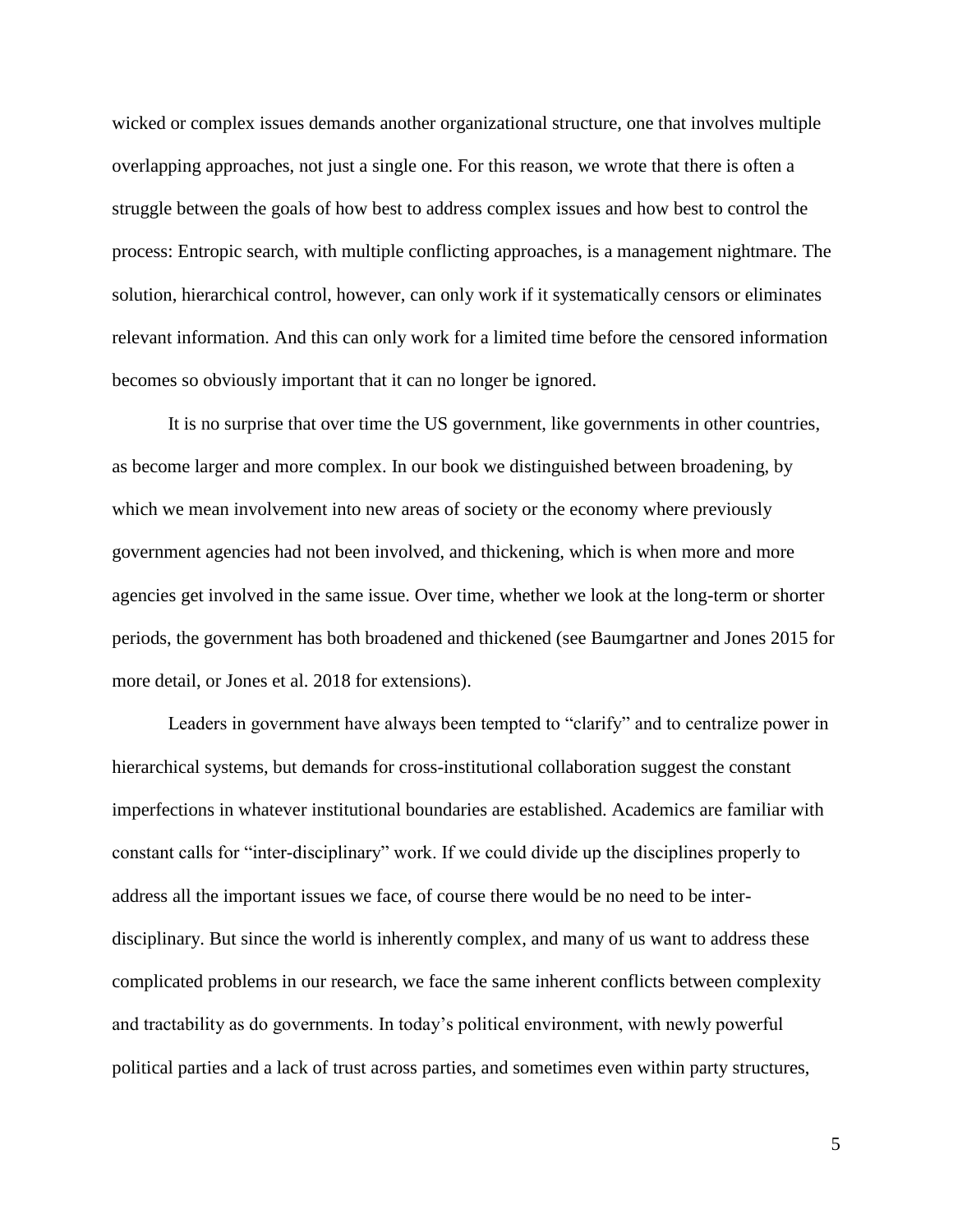there seems to be unprecedented pressure against information and complexity and for hierarchy and control.

### *The Consequences of Centralized Control*

Pressure for centralized control has many consequences.

- 1. It eliminates important sources of information, resulting in poorly informed public policy processes. As noted above, complex problems demand entropic information search processes. Engineering problems demand expert-led hierarchically controlled processes. The solutions that work for one type of problem are counter-productive when misapplied to the other type of problem. There is no single solution to the problem of poverty assistance, criminal justice reform, gun control, health care availability, or immigration. Messy debates are more informative even if hard to control.
- 2. It reduces the influence of Congress toward outside actors (e.g., lobbyists). With congressional staff relatively small in numbers, under-paid, and inexperienced, it is clear that informational advantage will always be on the side of the Goldman Sachs of the lobbying world (see Baumgartner and Drutman 2016, Drutman 2016). Congressional staff is rendered less diverse, less experienced, less skilled, and less able to understand, much less defend, the public interest in the face of private sector actors who seek influence.
- 3. It reduces the influence of Congress toward the executive branch, the judiciary, and other actors. Unilateral intellectual disarmament has never been a strategy of building institutional power. Executive branch agencies, the President and political appointees, and other governmental actors naturally gain power when one of the supposedly co-equal branches of government decides to shoot itself in the foot.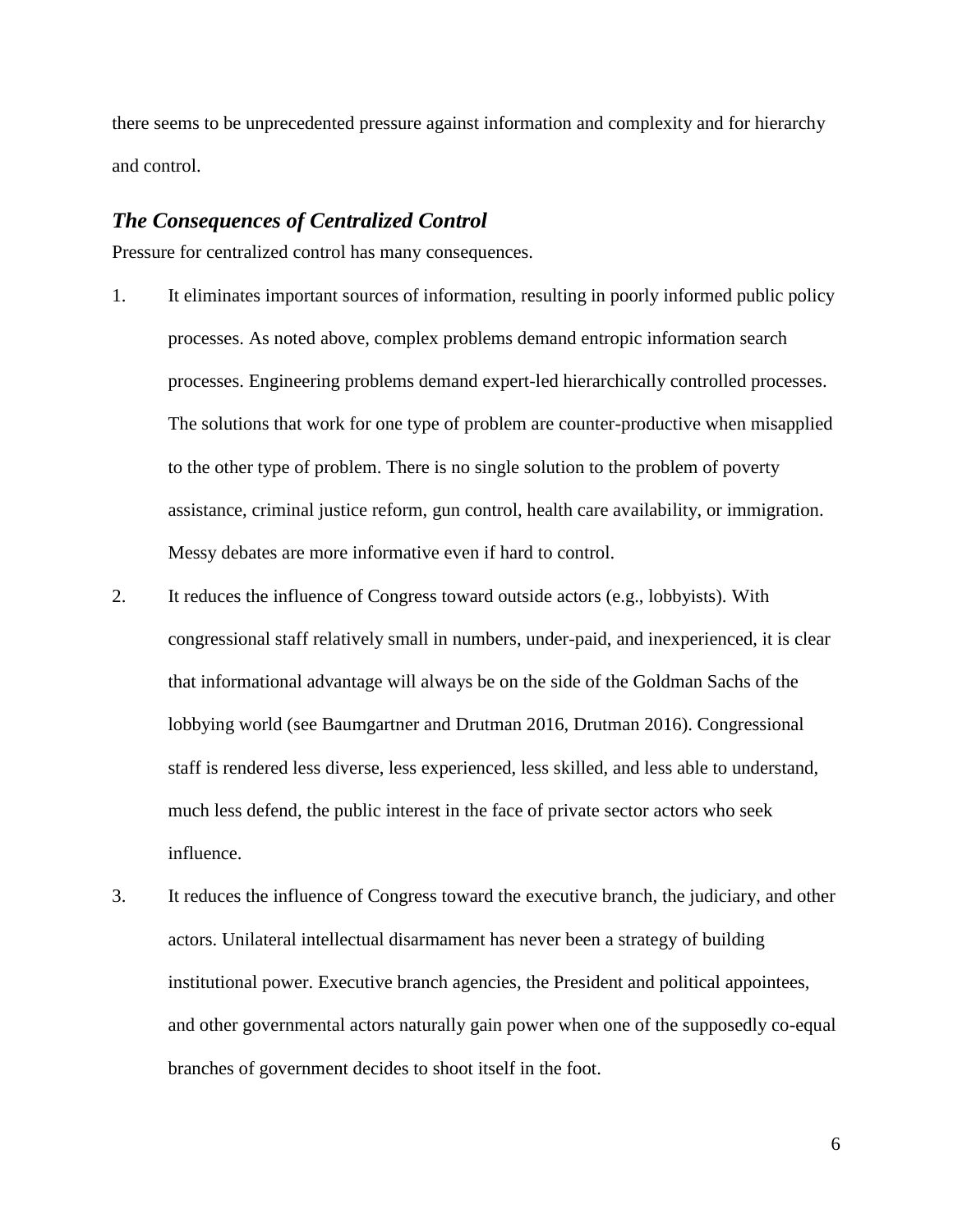4. It reduces the influence of individual Members of Congress, making it a less attractive place to work for ambitious political leaders. Many western legislatures operate with powerful party caucuses with back-bench politicians routinely expected to vote as their party leaders tell them. In many countries, such systems are backed up by party-list electoral systems where the party leadership literally places the individual members in order of preference on the ballot, with those at the top of the ballot virtually assured of election, but owing their seat fully to the party leadership. In the American tradition, individual members run their own campaigns, raise their own funds, and have independent powers vis-à-vis the national parties. Such independence has previously been seen as crucial to represent diverse regional interests even within the same party, and the decentralized nature of congressional power has played an important role in generating wide-ranging debate but more importantly a robust capacity to oversee the executive branch across the full range of government activities from agriculture to public lands to environment, defense, and intelligence. Centralizing power in party leaders devalues the position of Member of Congress.

## *Potential Solutions, and their Risks*

We can see many problems with the unilateral decisions in Congress to decimate its own informational capacity. The solutions are clear: Generate a consensus that with a federal budget on the order of \$4 trillion, with tens of thousands of programs in a vast array of policy domains, the function of Congress is inescapably large and complex. With such a scope, there is no single mechanism that can oversee it all, certainly not one relying on a small staff of underpaid and inexperienced young staff members seeking to build their resumes in the hopes of more moving on to more lucrative employment. Rather, the scope must be large and decentralized. Because we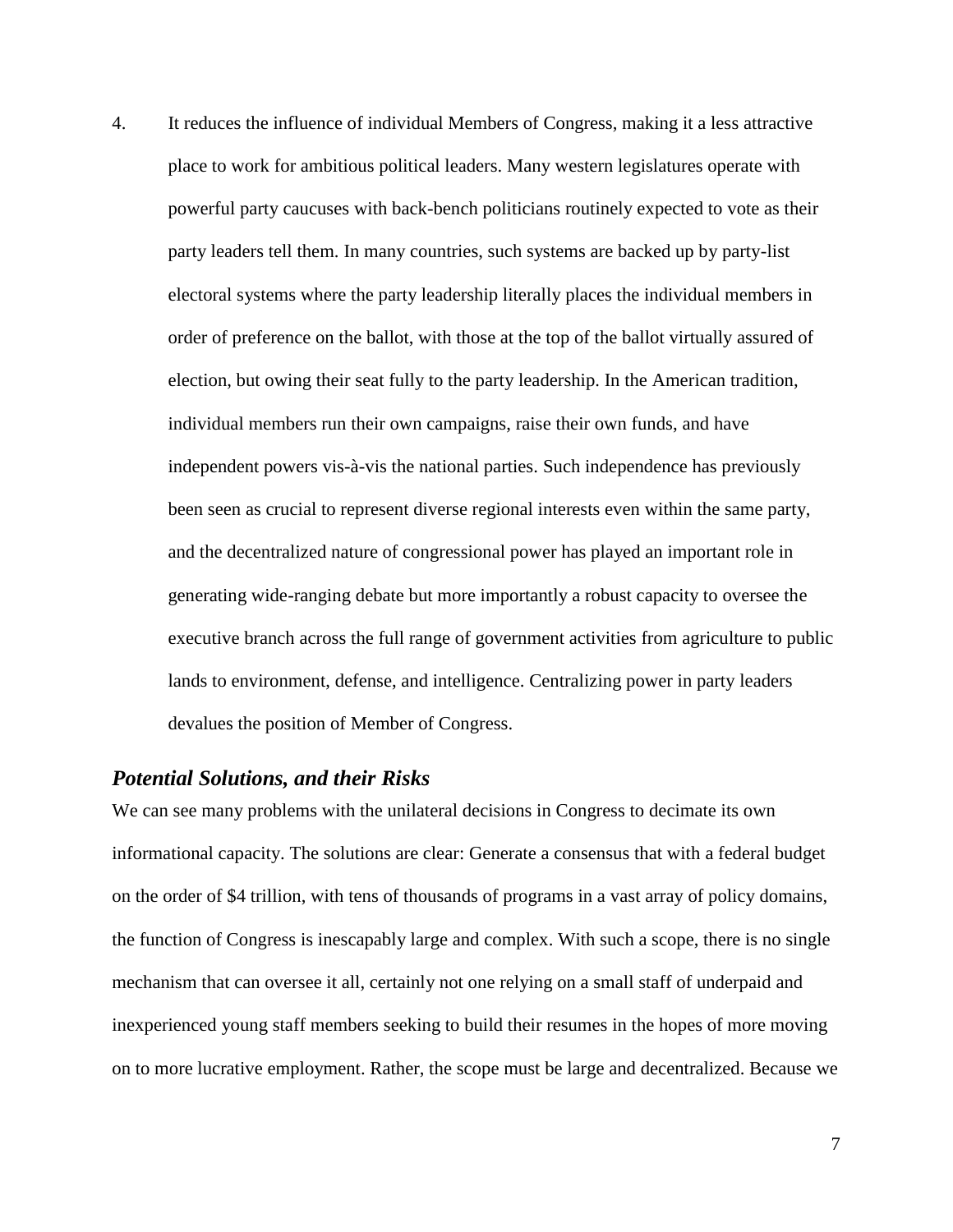do not know the nature of the problems we seek to solve, solutions and institutional designs that work for "engineering problems" are simply inappropriate. We need multi-faceted investigations and oversight of various problems, programs, and social issues. Some might be partisan in nature, and certainly it has always been the case that political considerations have been part of the relations between Congress and the executive branch. Co-partisan legislators typically seek less to embarrass the president than legislators who might gain politically from embarrassing the other side. But the role of Congress must go well beyond partisanship to include good public policy. We must the continued accuracy of Hugh Heclo's assessment that "policy-making is a form of collective puzzlement on society's behalf" (1974, 305–6). That is, policymakers have a wide range of questions and potential solutions. We cannot expect a single ideological structure, nor a single hierarchically controlled bureaucratic process, to generate useful solutions to social problems that we do not even yet fully understand. Only messy, overlapping, entropic information collection processes are likely to do this. In sum, we must accept some redundancy and build some humility into our organizational design. As Martin Ladau (1969) wrote many decades ago, complex machines (in his example, airplanes) have multiple redundant back-up mechanisms in place to ensure continued functioning even when one system fails. In seeking the kind of efficiency that might be appropriate for simple engineering problems, by applying these wrongly in areas which are too complicated, we risk catastrophe.

There is no question about the direction we must take congressional capacity. However, it is not clear when we might want to encourage Congress to build up its capacity. As the recent debacles and breakdowns in comity in the House Intelligence Committee make clear, there is no reason to assume that our current Congress would have the capacity to build a wide-ranging, powerful, well-staffed, and decentralized informational structure that would allow it to compete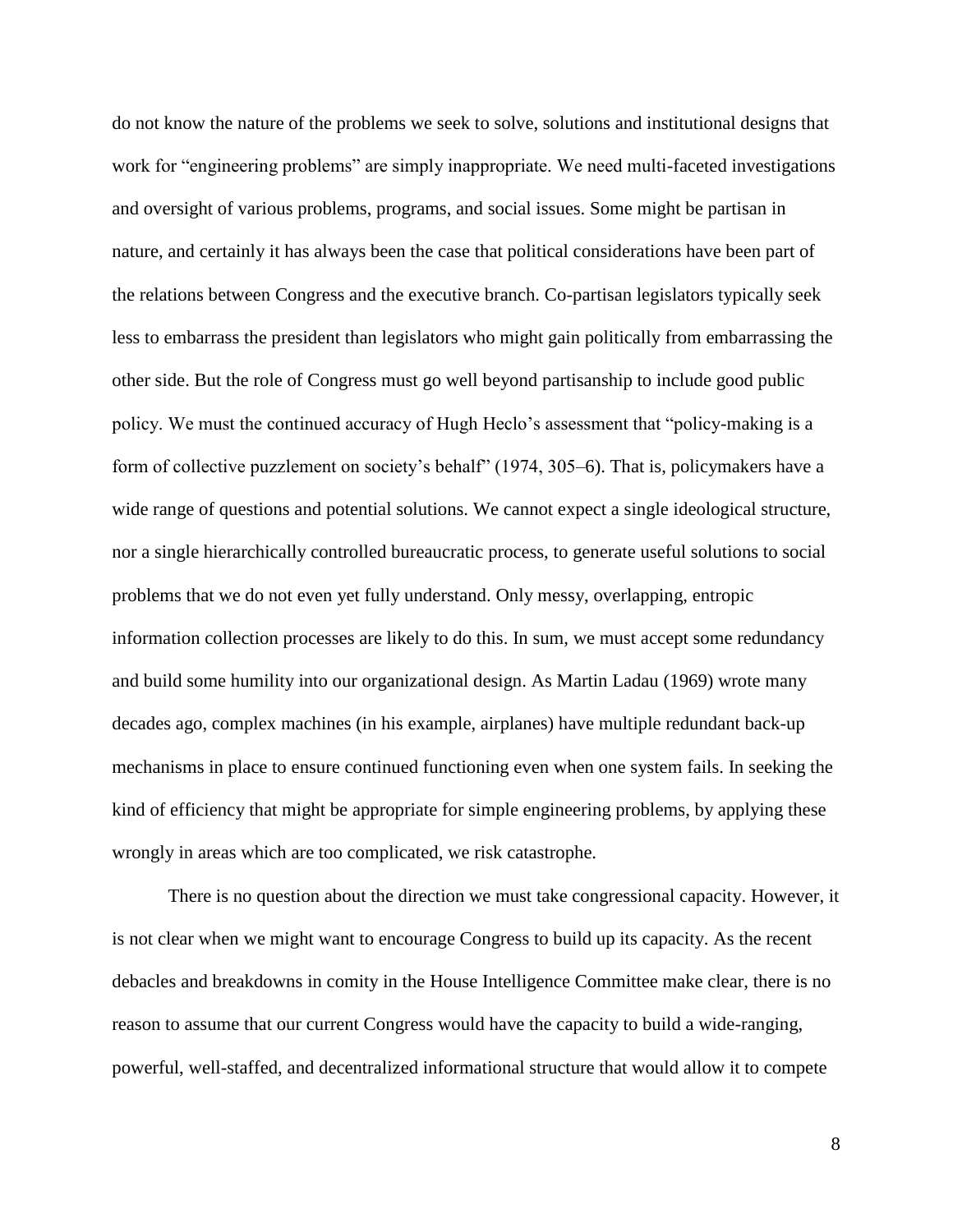on a more equal footing with private lobbyists, the executive branch, and other actors. Certainly those actors would complain about the wastefulness of such a system, knowing that it would cost them substantial influence and power. But more importantly, power over knowledge, information, can be used to suppress further information just as much as it can be used to generate better public policy solutions. The time, in short, may not be now. But in order for Congress to play the role that it should according to the Constitution, reform is in order.

#### **Illustrations with Data**

Over the long haul, there is no question about increased complexity in government. Figure 1 shows US spending over time, adjusted both for inflation and for population (see Baumgartner, Jones, and Mortensen 2017). Until about 1812, spending was about \$25 per person, and it reached \$100 per person only in the Civil War. Each generation, or major war, saw a ratcheting up in the size of government and no war saw a decline in spending to anything close to the prewar level. In leaps and bounds, but with many long periods of relative stability, the government grew. The figure presents data in constant 2010 dollars, showing growth from those small figures to somewhere above \$10,000 per capita. The most recent figures, about \$4 trillion for a population of approximately 327 million, are about \$12,000 per person. Of course, this is just the federal budget, and state and local budgets are collectively larger. Our point is simply that government is large, complex, and multifaceted. Therefore, any oversight capacity would have to be commensurate with the challenge of reviewing such a multitude of policies. Government has been transformed over time from relatively simple to surprisingly complex, but the oversight capacity of Congress has not changed with the times.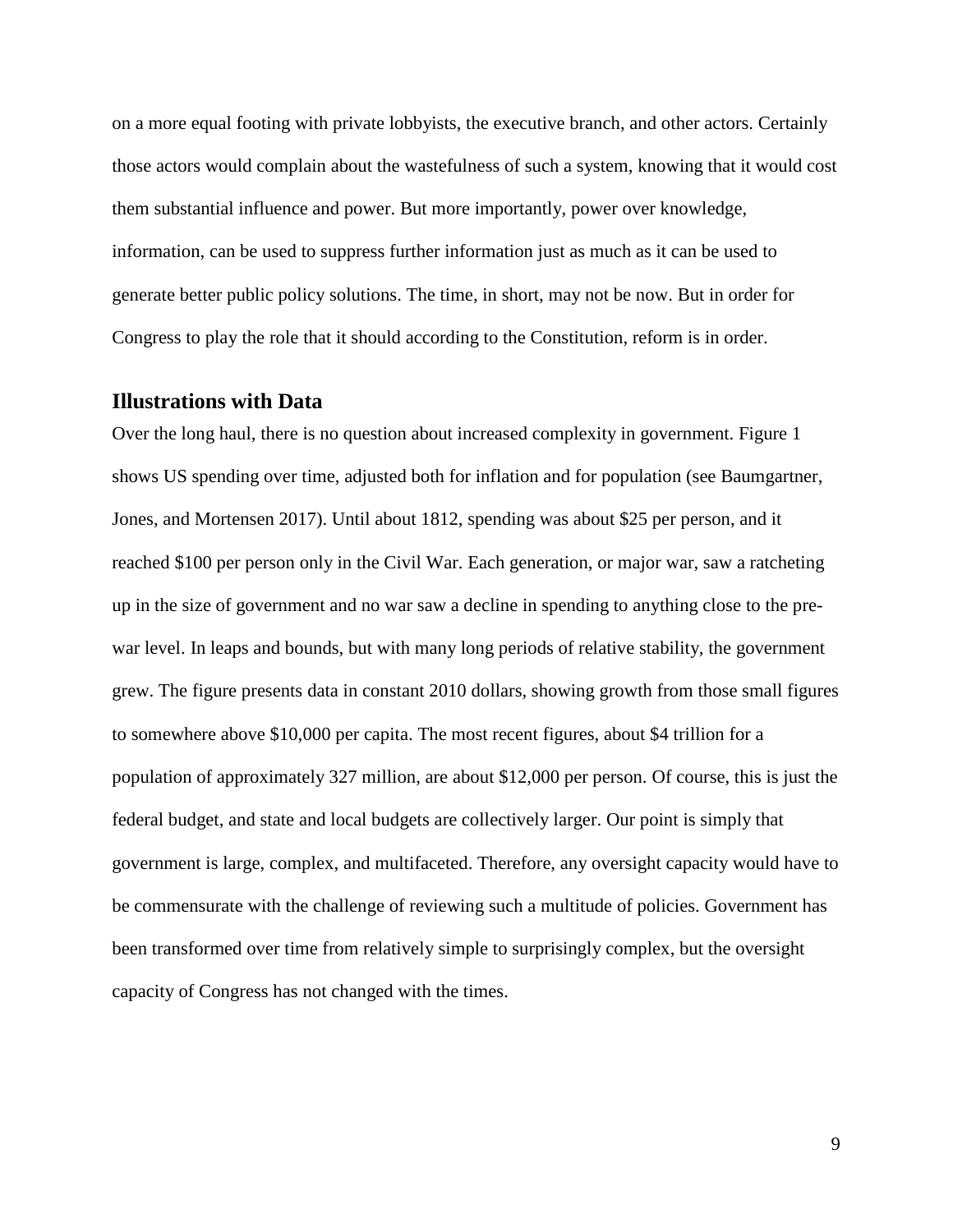



Spending is in thousands of FY 2010 dollars per capita.

The growth in government in the post-1945 period did not come just with growth. It came with a dramatic transformation in spending, particularly after the Korean War subsided. The proportion of spending related to defense declined from over 60 percent of the total to around 20 percent, and myriad other programs rose. The result was a budget, and corresponding federal government activities, spread much more than before across a wide range of programs, not concentrated in just a few. We illustrate this with a graph taken from *The Politics of Attention* showing the share of federal spending on different topics over time.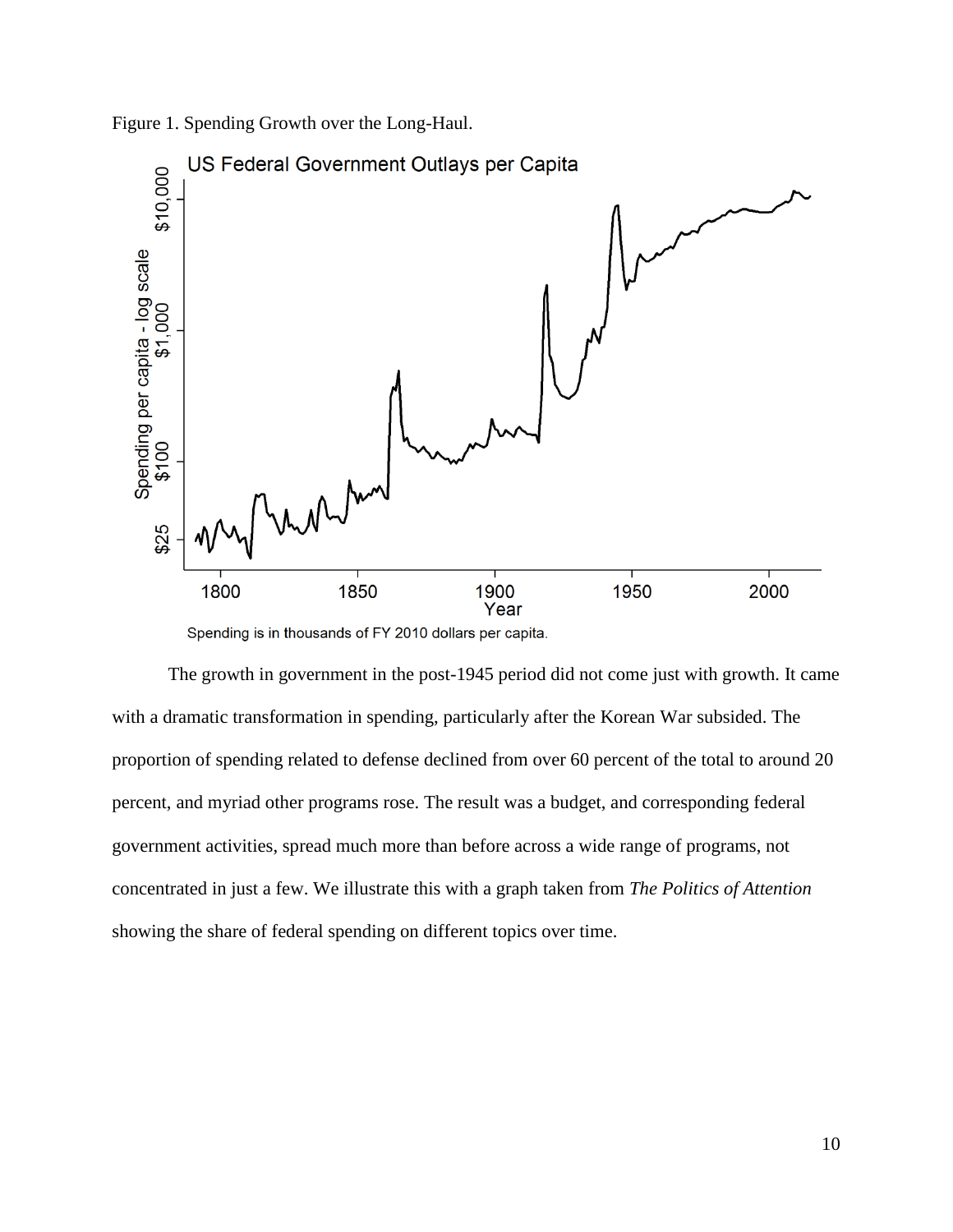

Figure 2. Federal spending by program, in percent of the annual budget.

In the period since World War Two, several major transformations have taken place. In our 2015 book, we referred to these as "spread" and "thickening" of government (see Baumgartner and Jones 2015). Our point there is that the spread of spending illustrated in Figure 2 above understates the complexity of the issue. Government not only spread deeply into new areas, but it multiplied its programs in those areas where it was already busy. One key element of Congressional responsibilities is to go beyond the front-pages and to "cover the waterfront" in its oversight capacities, and these challenges have clearly been growing exponentially over the decades. Using the data from the Policy Agendas Project, we can illustrate that the congressional committee system has indeed allowed a wider spread of attention across the range of governmental activities than some other processes. Figure 3 compares congressional attention

Source: Jones and Baumgartner 2005, Figure 4.1.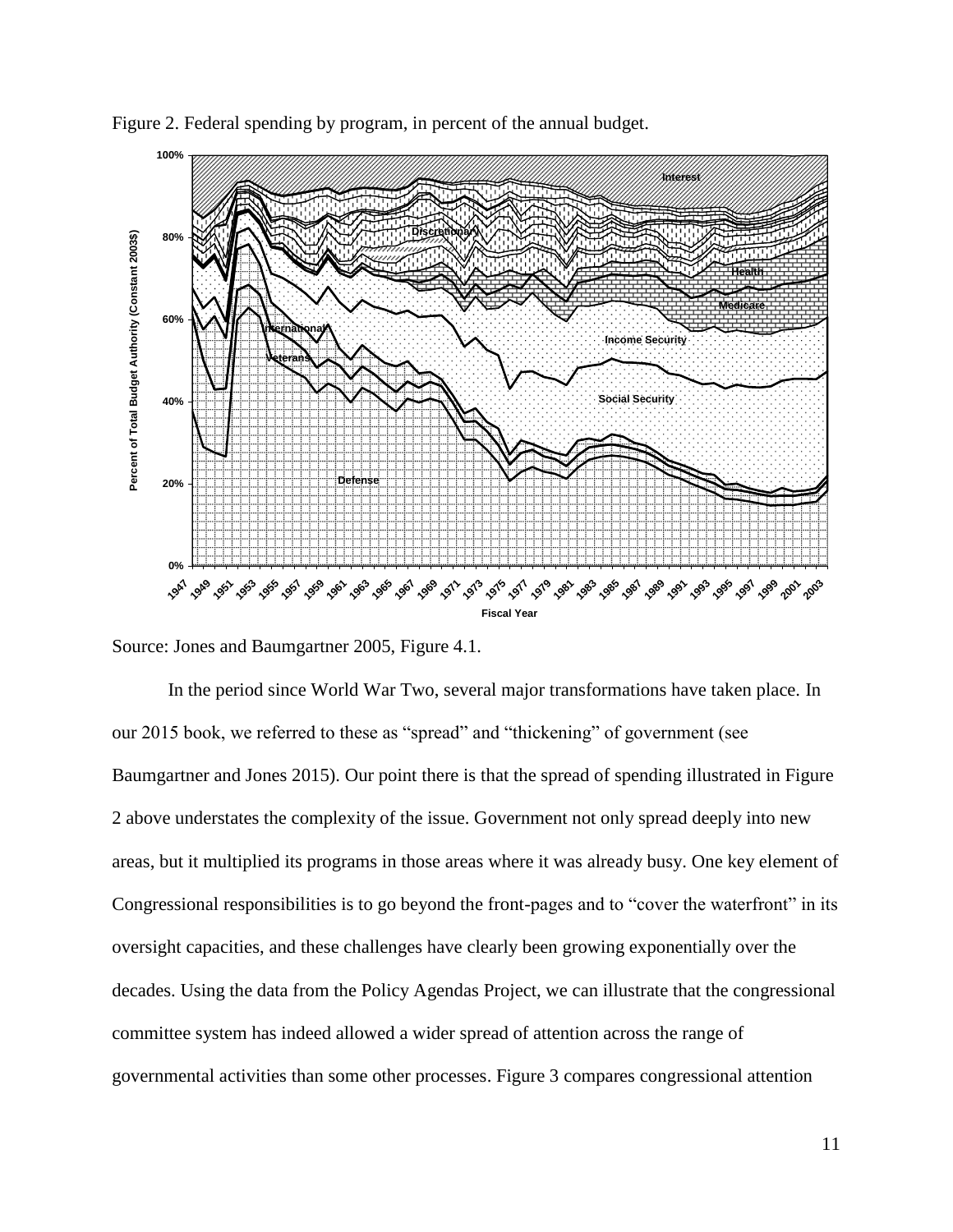with answers to the Gallup "Most Important Problem" (MIP) question. Typically, the MIP data are concentrated in just a few policy domains, whereas congressional oversight attention is broadly spread across a fuller range.

Figure 3. Congressional and MIP attention compared. Part A. Most Important Problem.

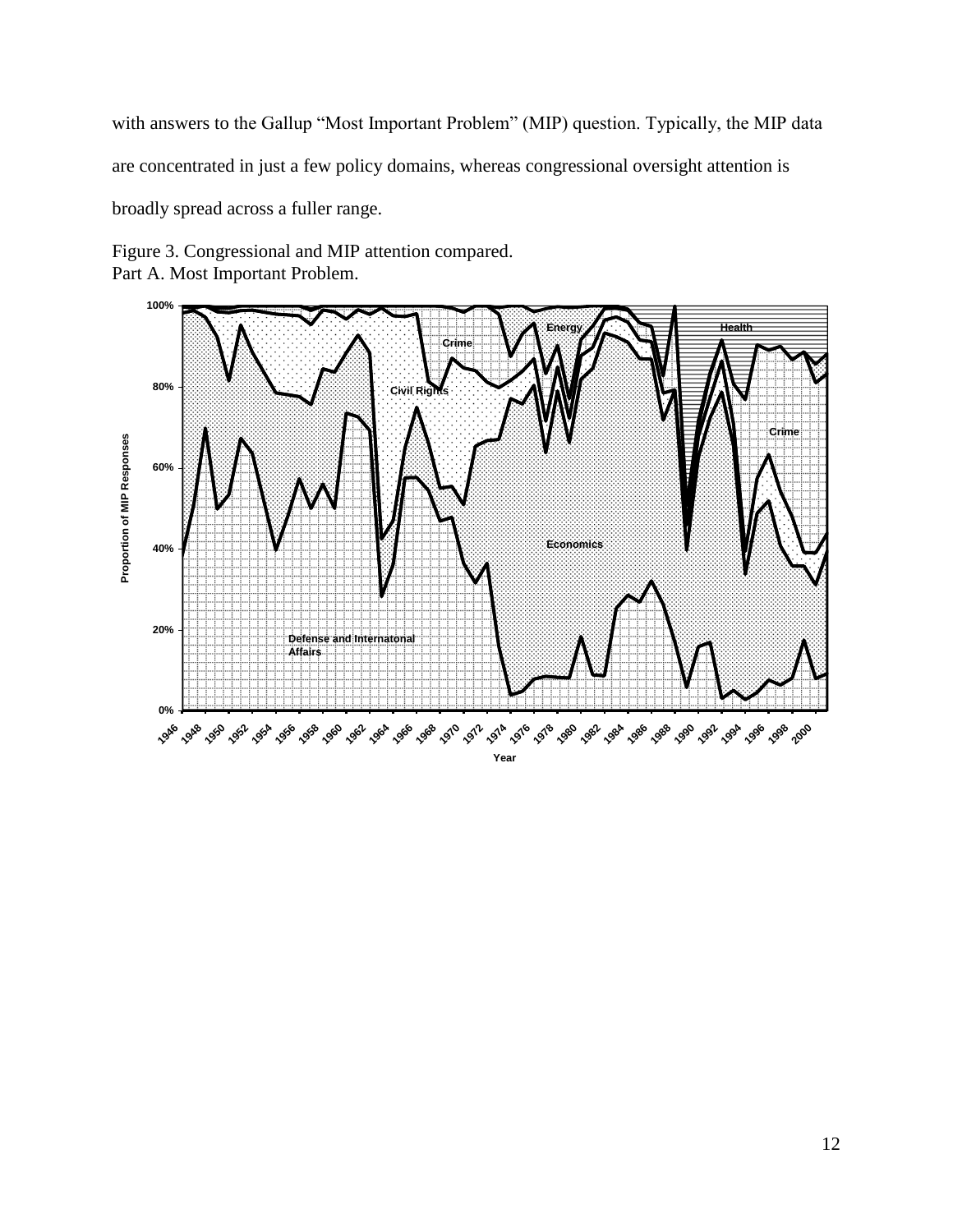Part B. Congressional hearings.



Source: Jones and Baumgartner 2005, Figures 10.1 and 10.2

Whereas "peace" and "prosperity" are the clear concerns of the public, at least when asked what are the "most important problems" facing the country, Congress has done a relatively good job in paying attention to a greater variety of issues. Note also that during the period of 1946 through about 1958, the combination of government operations, public lands, and defense routinely accounted for approximately 60 percent of all congressional hearings. As time has progressed, attention has spread more broadly.

Figure 4 documents this question more directly, noting the number of congressional hearings as well as the number of distinct topics of attention. (Here, we use the number of Policy Agendas Project subtopics used each year.)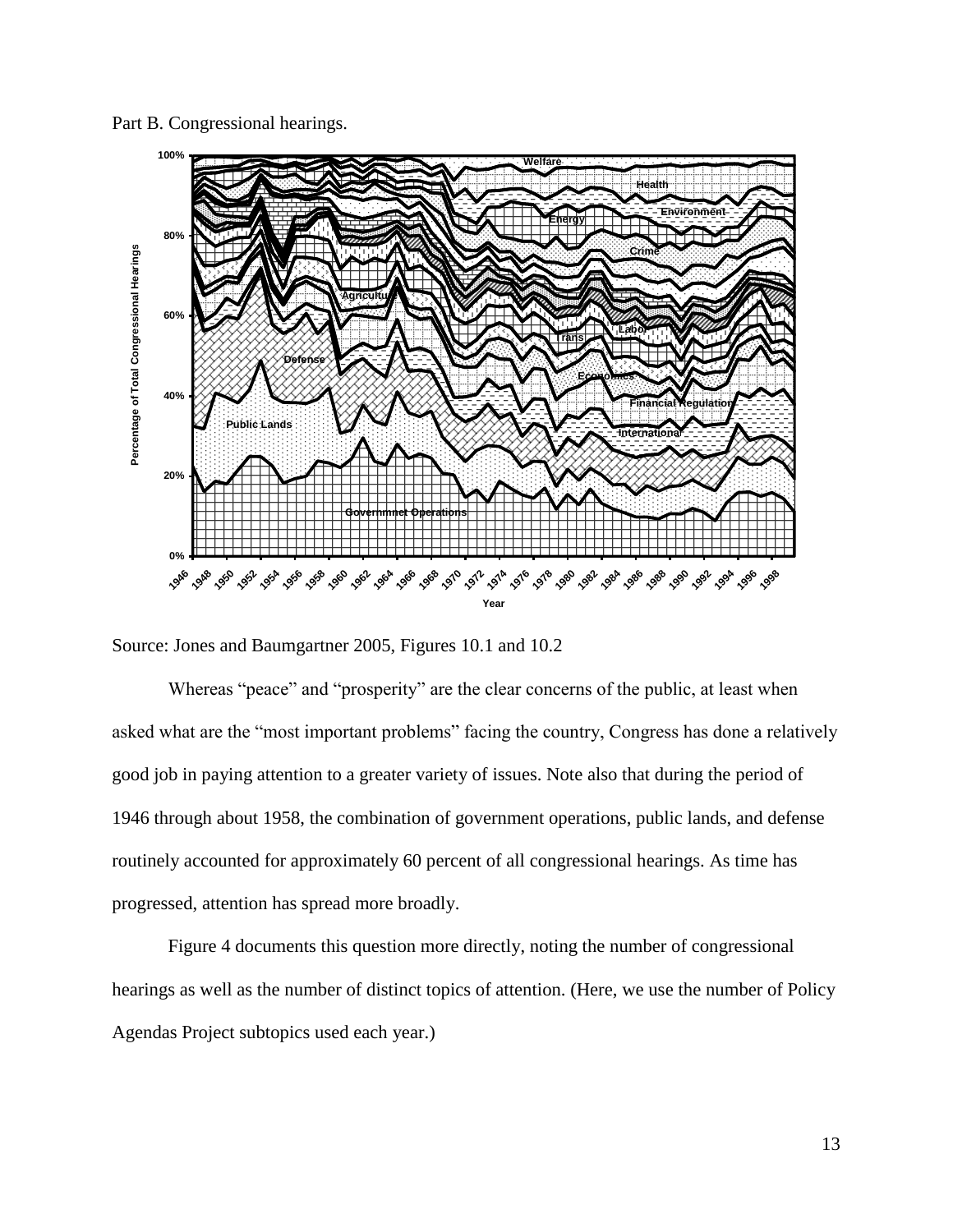

Figure 4. The growth and spread of congressional hearings.

The Policy Agendas Project enumerates approximately 226 policy topics across 19 major policy categories. In the early post-war years, hearings were held in perhaps 150 of these, but that number grew quickly to level out, after about 1980, at over 200. We have explored in the two books discussed here that process. After a period of growth, there was a period of suppression. Conservatives fought against the growth of government and smartly attacked the supply of information, understanding that the more we discuss social problems and collect data and testimonials on their severity, the more likely it is someone will propose a government program to attempt to alleviate the problem. If government programs are to be avoided, data on the severity of social problems is to be suppressed.

# **The Politics of Information-Suppression**

There may be good ideological reasons to suppress information. With more information, our analysis showed, pressure comes to increase the size, reach, and scope of various government programs. Cutting the supply of information, reducing the range of relevant decision-makers said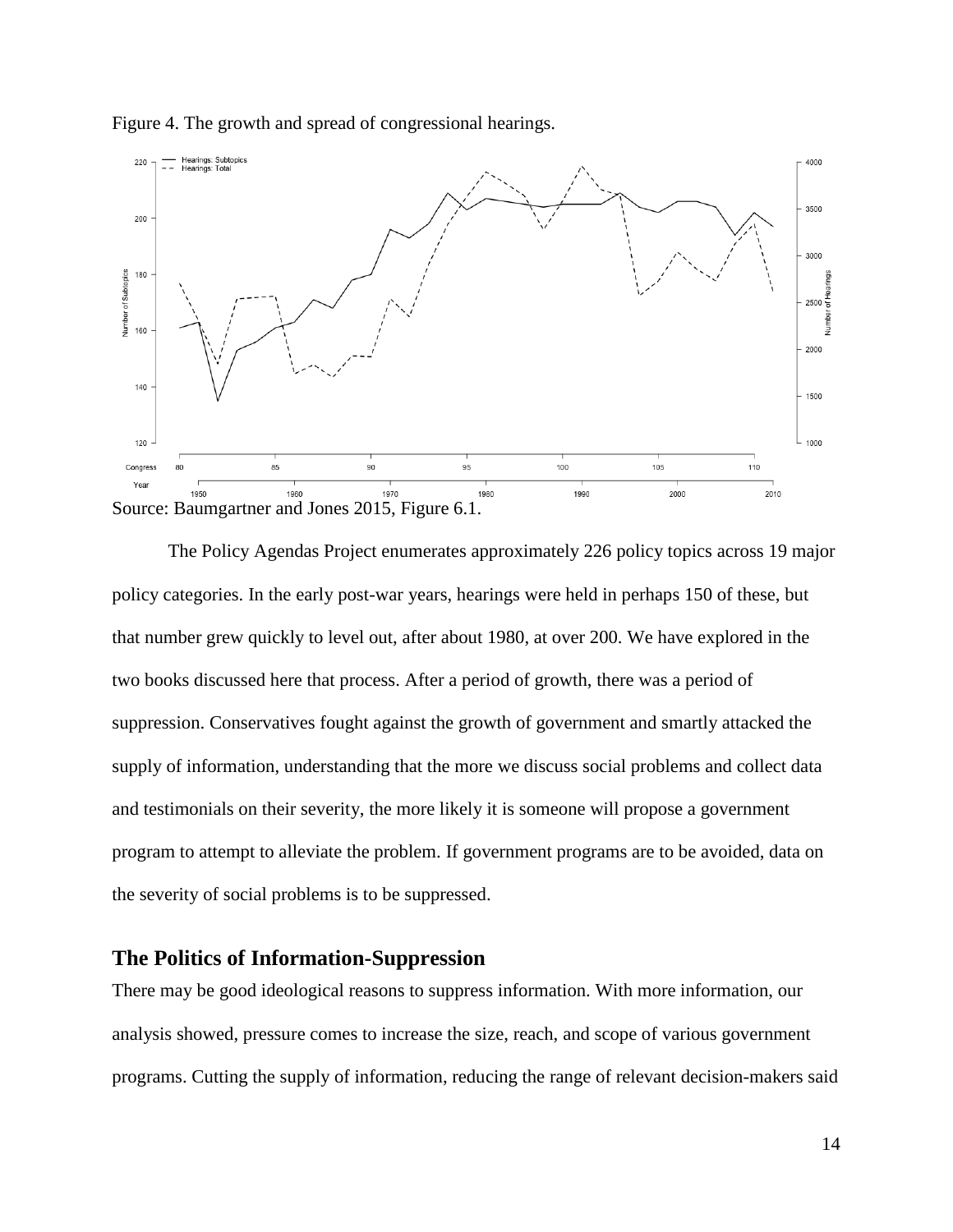to have standing to address the issues, and centralizing control in increasingly powerful party leadership groups has been quite effective in stopping (temporarily) the growth of government which we documented in *The Politics of Information*.

But as with many things there may be unintended consequences. Problems continue to grow, even if we are not attending to them. Our responses become increasingly dis-jointed, disproportionate, and delayed. We play catch-up to the many problems developing slowly around us after we ignore them for so long because we do not want to invest in the informational capacity to attend to them, and potentially respond to them, as they develop. This, by the way, it a general problem for all governments and complex institutions, not one for which we have found a solution. But less rather than more information certainly exacerbates it. We reviewed a number of examples of this in our 2015 book, ranging from educational reform proposals to CDC studies of gun deaths, to state data collection efforts on racial disparities in traffic stops. In each case, efforts by those seeking to prevent the creation of new government regulations have sought to suppress the collection of data that might be seen as relevant to justifying the program, or even to understand the need for it.

Suppressing information is one thing, and we understand the ideological and strategic incentives to do so. Suppressing one's institutional capacity to analyze public policy is another. It is a self-inflicted wound foisted on the members of Congress by ambitious party leaders seeking to increase their own power and to control a process that they have not traditionally controlled very well. The consequences of reduced capacity have been dramatic, rendering Congress a shell of its former self and radically transforming its internal distribution of power. In fact, the traditional distribution of power within Congress was relatively decentralized. Party leaders in recent years have used ideological disputes about the size and growth of government to move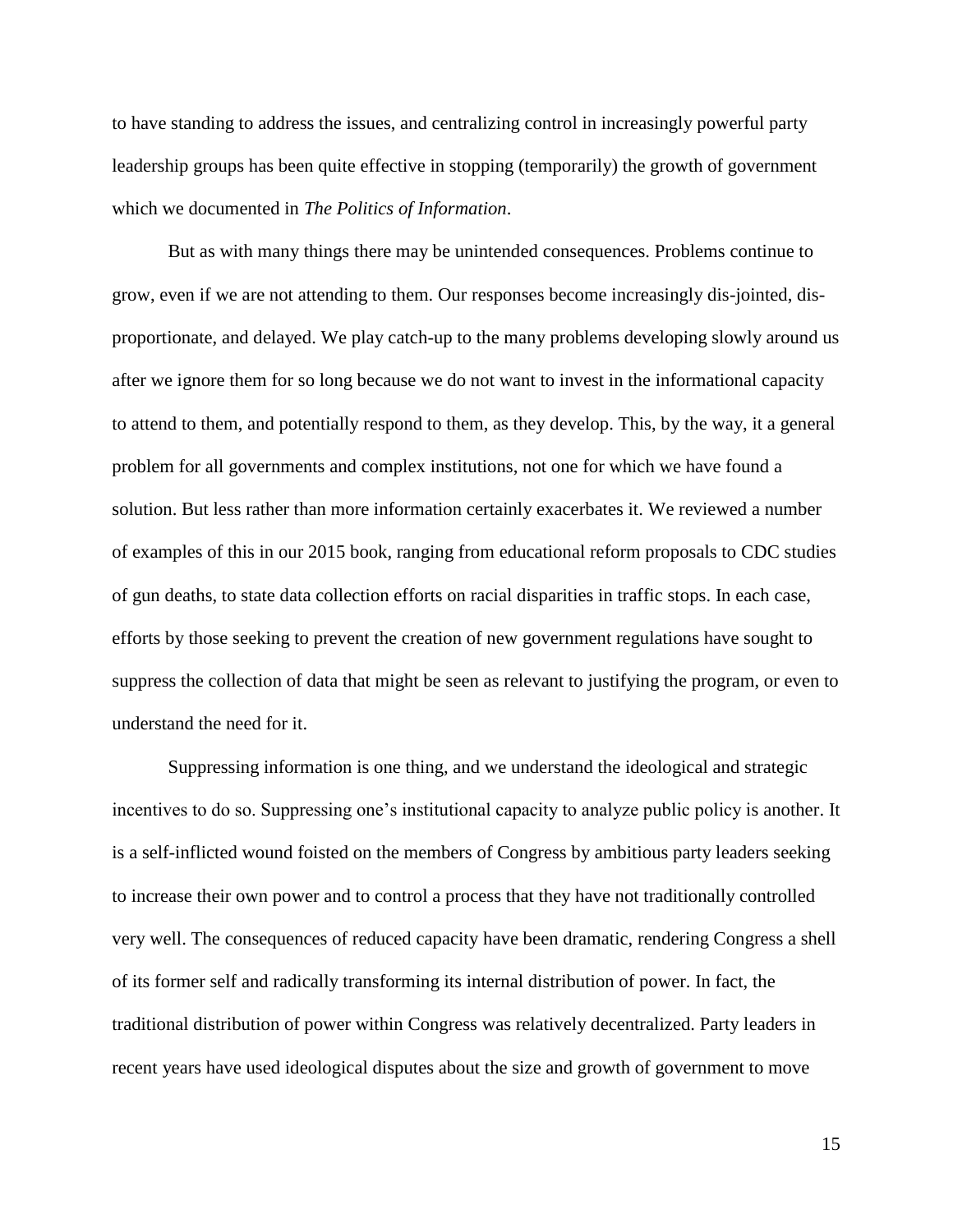power from decentralized committee and subcommittee structures, which reached a peak in the mid-1970s, increasingly to centralized party leadership positions. This would be an effective informational structure if Congress needed more hierarchy and control, along partisan lines. But it has been a silent revolution in political power. And the decline in congressional capacity for deep public policy involvement has, in turn, led to the decline of Congress as an institution.

# *Condition 2: Follow the Evidence*

Adding diversity to an information-processing system is not enough. As we highlighted in *The Politics of Information*, diverse information flows are better at clarifying the problem space than generating solutions to solve the complex problems isolated. Walter Williams emphasized in his aptly titled book, *Honest Numbers and Democracy* (1998) that governmental capacity in most situations since the Second World War has been associated with evidence-based analysis. Williams stressed the essential need for policy analysts to give policy makers the unvarnished evidence on a policy matter, but also to detail the political consequences of the solutions that the analyst recommends. He saw no contradiction between policy analysis based on the norm of neutral competence and the need for elected officials to pay attention to the political ramifications of the evidence. Williams' work deftly threaded the needle of evidence-based analysis and political necessities in a manner that is particularly useful today.

During the broadening of government during the 1960s and 1970s, both Congress and the executive branch expanded their policy analytic capacities. The Defense Department had added these capacities as the Cold War developed, and President Lyndon Johnson extended that as a model for doing good domestic policymaking. Many executive branch agencies established divisions to do this kind of work, and government funded all sorts of pilot studies and social experiments to test out whether what seemed to be a good policy idea would work in a real world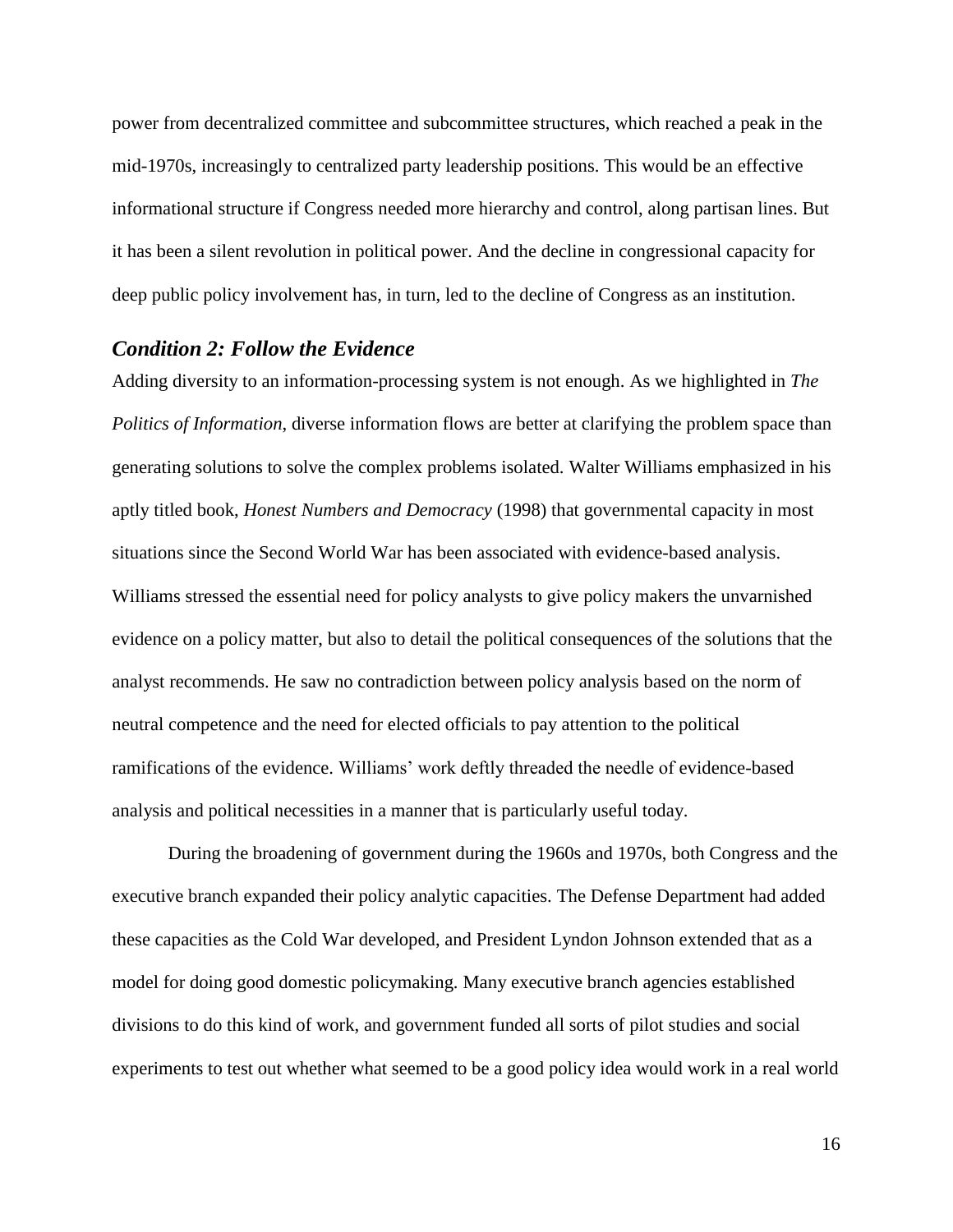of conflicting incentives among service consumers and providers. This experimental mindset continues today in many but not all policy areas. It is particularly prominent in health policy, and the Patient Protection and Affordable Care Act boosted this approach through both systematic field studies and establishing incentives for providers to employ evidence-based medicine in their delivery systems.

Congress followed suit by adding analytical capacities to its committees and by creating new analytical capacities. Under Comptroller General Elmer Staats, the General Accounting Office (now the General Accountability Office) added policy analytic capacities to the GAO's traditional auditing functions. In 1974, Congress added the Congressional Budget Office in the Congressional Budget and Control Act, and required cost estimates for proposed legislation.

While the parties found a general consensus on this analytical approach at first, it began to disintegrate in the late-1970s. Conservatives argued that government had grown too big and used arguments about redundancy and overlap to justify an attack on the informational and analytic capacity of the state (see Baumgartner and Jones 2015). Lee Drutman (2016) discusses the dangers of what might be called "Government on the cheap": youthful, underpaid, and inexperienced congressional staffers turn to industry lobbyists who are only too happy to help draft bills, provide useful feedback, and explain complicated legislative details. After all, those lobbyists may previously have been the staffers who wrote the bills. In other words, we simply disarm government unilaterally in the face of corporate lobbyists. As Drutman writes, "We've been doing Congress on the cheap for three and a half decades. And increasingly, we get what we pay for. If Congress is going to restore its own power and deliver on its constitutional responsibility, it needs to invest in people. It's that simple." But the unilateral surrender is not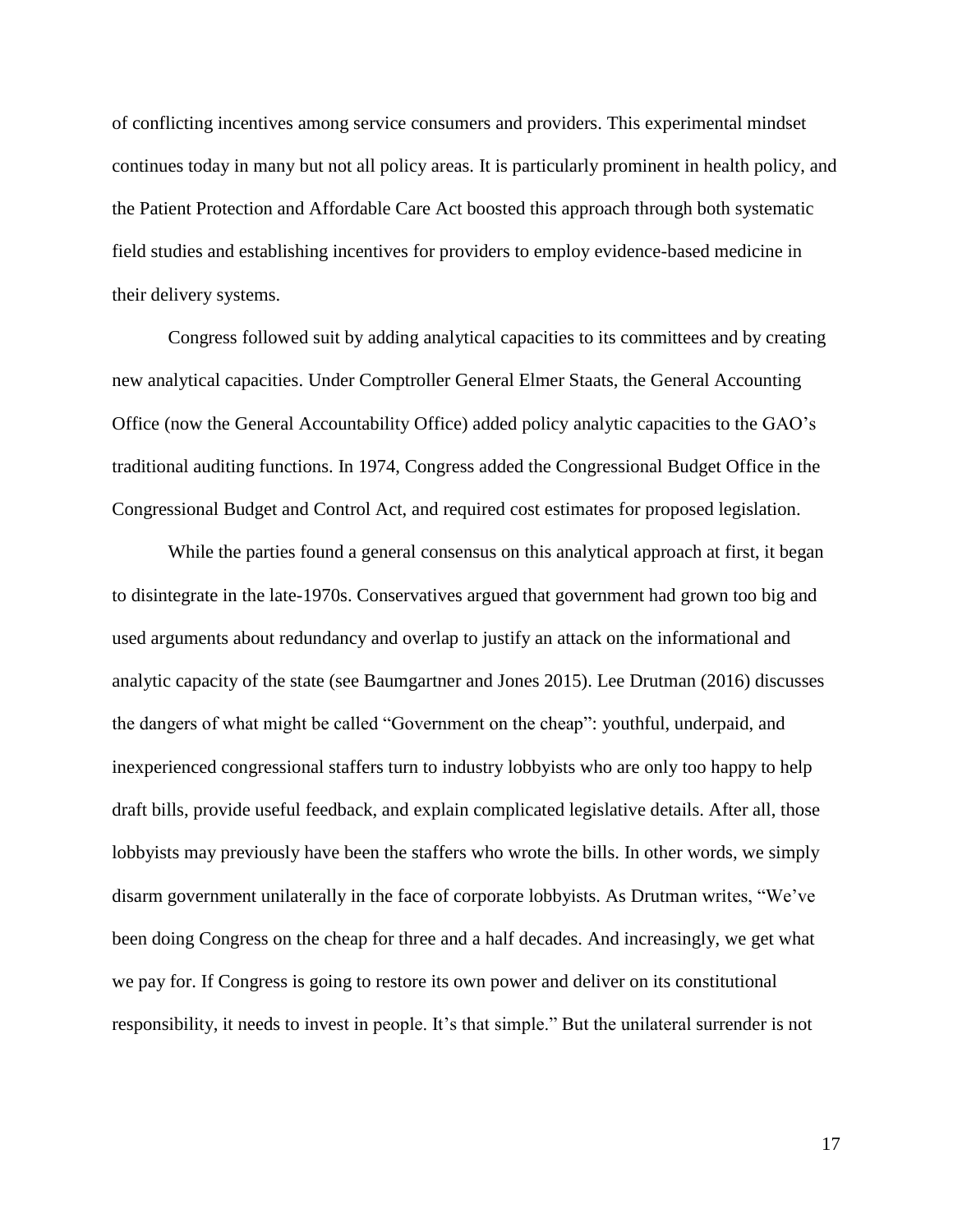just from public service to private sector lobbyists. It is also from individual members and committees to central party and House / Senate leaders, and from Congress to the Executive.

Moreover, strengthening staff alone will not serve as a bromide for poor policymaking unless the conditions of diversity and evidence-based analysis are also fulfilled. There is nothing wrong with listening to lobbyists; they serve as a source of information. But staff must be competent to challenge false or misleading statements from lobbyists and supplement information from lobbyists through independent investigations of the evidence. Moreover, the process must incorporate information from diverse sources, including opposing lobbyists, executive agencies, think tanks, academic experts, and staff from other committees with differing perspectives. Capacity, quite simply, is not enough.

### **Conclusions: Capacity with Diversity and Evidence**

It is time to invest in Congress again. But the investment must include appreciation of the inherent difficulty of control that must come with it. A diversity of voices is necessary to map the problem spaces of issues facing today's government; suppressing these voices will lead to a focus on one aspect of an issue to the exclusion of others. Simple problem spaces lead to overly simple (often ideological) solutions. But mapping the problem space is not enough either. Professional policy analytic techniques are necessary, and those techniques require a set of norms based in Williams' analysis: a commitment to the evidence and a willingness to trace the future political consequences of any policy action separately.

Finally, Congress should build in a diversity of centers of analytical capacities focusing on solutions as well as a diversity of voices directed at problems. We already know how to do this. During the 1960s and 1970s, partly under the pressures of rapidly broadening government and partly deliberately, Congress established such a system. The system incorporated multiple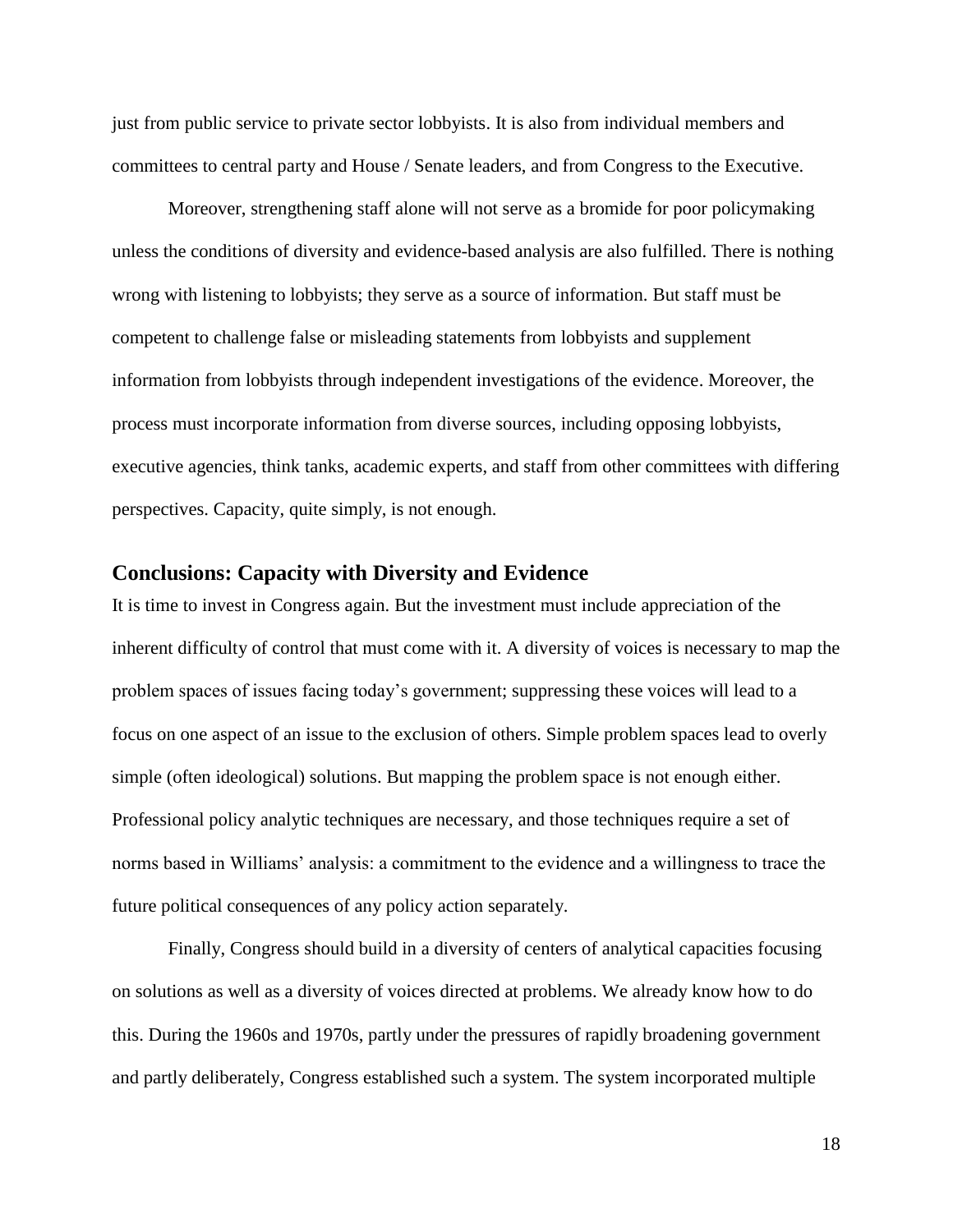committees; funded able analytical staffs; allowed overlapping jurisdictions; and created professional analytical bureaucracies. Congress has allowed that system to atrophy; norms of diversity and of professional policy analysis have declined under the pressures of partisan polarization and centralized leadership control.

Simply pushing Congress to add more capacity to aid legislators in doing their work is insufficient. Capacity alone is an empty vessel, and may be deployed for worthy or ill ends. The notion that legislative staff is a set of agents to carry out the preferences of elected legislators, as is implied by some congressional scholars, is misguided. Only under conditions of diversity and evidence will adding capacity to our legislative branch yield positive outcomes. Decentralized and multiple sources of power may send shivers down the spine of Paul Ryan and Mitch McConnell, but these are more appropriate structures for congressional influence than tight leadership control. While diversity and analytical norms of evidence cannot guarantee good policy, the lack of these components will guarantee bad policy.

# **References**

Baumgartner, Frank R., and Bryan D. Jones. 2015. *The Politics of Information*. Chicago: University of Chicago Press.

- Baumgartner, Frank R., Bryan D. Jones, and Peter B. Mortensen. 2017. Punctuated Equilibrium Theory: Explaining Stability and Change in Public Policy. In Christopher M. Weible and Paul A. Sabatier, eds., *Theories of the Policy Process* 4th ed. Boulder: Westview Press, pp. 55–101.
- Baumgartner, Frank R., and Lee Drutman. 2016. Is Congress working as it should? Depends on who you are. *Vox.com* September 15.